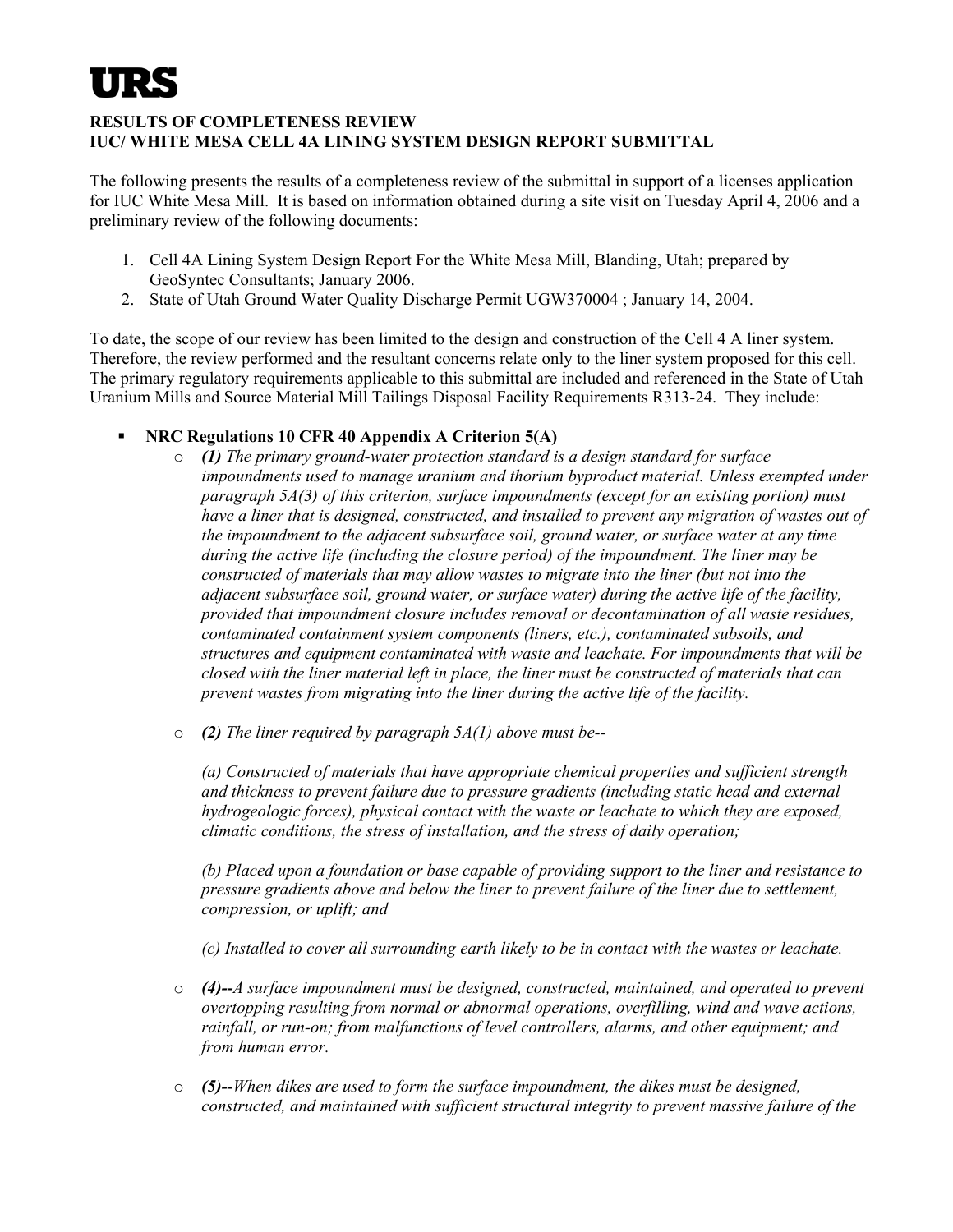

*dikes. In ensuring structural integrity, it must not be presumed that the liner system will function without leakage during the active life of the impoundment.* 

- **State of Utah Ground Water Quality Protection regulations R317-6, part 6.4.A** "*The Executive Secretary may issue a ground water discharge permit for a new facility if the Executive Secretary determines, after reviewing the information provided under R317-6-6.3, that:"* …
	- o Under part **6.4.A.3** … " *the applicant is using best available technology to minimize the discharge of any pollutant*".
	- o Best Available Technology (BAT) is defined under **R317-6-1.1.3** as "*Best Available Technology means the application of design, equipment, work practice, operation standard or combination thereof at a facility to effect the maximum reduction of a pollutant achievable by available processes and methods taking into account energy, public health, environmental and economic impacts and other costs".*

For waste cell liner systems as proposed for Cell 4A, the State of Utah considers BAT to be a double liner with leachate collection/detection systems. For Cell 4A, this means:

- Leachate collection layer and removal system above a primary liner consisting of appropriately designed collection pipes, granular filter bed, and sump type extraction system. The leachate collection system shall have the ability to remove liquid from the cell in practical and timely manner.
- **Primary HDPE Liner that is at least sixty (60)-mil thick.**
- A rapid reporting leak detection layer and removal system between the primary and secondary liner consisting of appropriately designed collection pipes, geonet and/or granular filter bed, and sump type extraction system. The leachate detection system shall operate so as to maintain a minimal head on the secondary liner with a maximum allowable head of one (1) foot under anticipated impacts from siltation and clogging, rib layover and creep of synthetic components of the system, overburden pressures, etc.
- A composite secondary liner that consists of a HDPE liner that is at least sixty (60)-mil thick over at least twelve (12) inches of compacted clay with a maximum permeability of 1 x  $10^{-7}$  centimeters per second.
- Bedding layer and/or appropriately prepared clean subgrade.
- Maximum side slopes of 3-horizontal to 1-vertical
- Leachate Monitoring, Operations, Maintenance and Reporting Plan (that addressees both the leachate collection and detection system)
- Ground Water Monitoring system (per the facility Ground Water Quality Discharge Permit)
- Ground Water Monitoring Plan (per the facility Ground Water Quality Discharge Permit)
- **Liner Maintenance and Inspection Plan**

The above referenced Cell 4A Design Report presents the design of the proposed liner system that does include the liner components listed above for BAT. It also includes select design basis calculations, plans and limited material specifications. However, the following design base issues have not been addressed in the report and need to be provided. The Division will be able to conduct a complete review of the design for compliance with the regulatory requirements when this information is provided.

- 1. To meet the regulatory requirements referenced above for the cell liner system the following evaluations or calculations need to be provided:
	- a. Liner system material (HDPE, GCL, clay, geonet, fabric, granular material, piping, extraction and monitoring equipment, etc.) to be compatible with leachate so as not to compromise the integrity if the system. Please provide information, data, and/or test results that demonstrate that all of the liner system materials and equipment will not be impacted by the chemical or physical nature of the leachate (e.g., low pH, sulfate content, etc.). Please note that the BAT requirements call for a minimum twelve (12) inch thick layer of clay under the secondary HDPE liner.
	- b. An evaluation that demonstrates that the proposed lining system will remain stable during cell operations. This includes: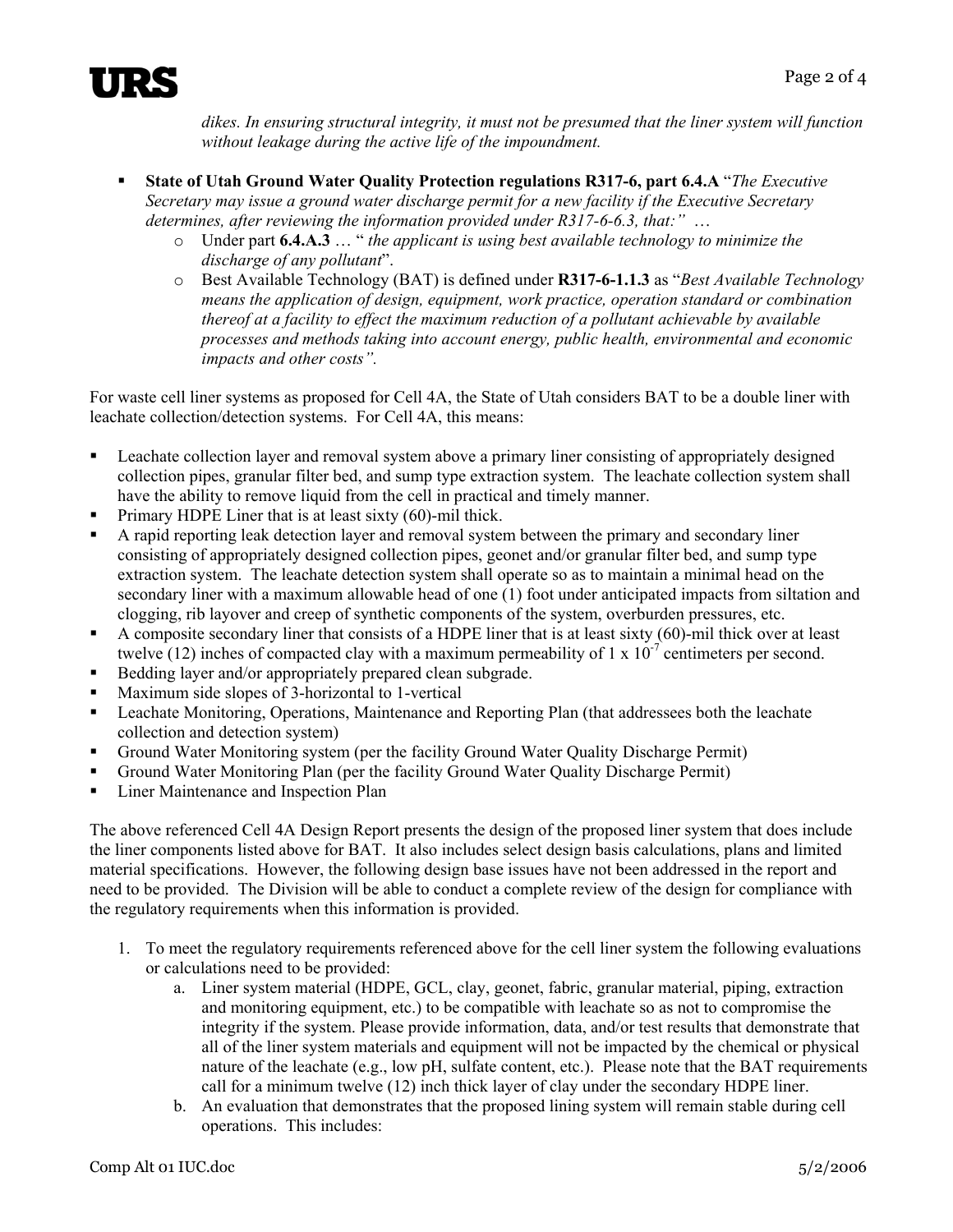## TI SE

- i. The impact of stress imposed by tailings and liquid during placement on the liner system side slopes that could result in movement and degradation of the liner system. Specifically, will the primary liner and 20-foot wide protective splashguard on the cell side slope withstand the anticipated stress from tailing placement via the discharge pipe?
- ii. Additional information to demonstrate the stability of the lining system interfaces, particularly the GCL/in-situ clay liner interface, on the cell side slopes during lining system installation and cell operation. Include information assessing the stability of the lining system in the event of a possible failure of anchoring of the composite lining system at the anchor trench as a result of cell loading during operations (such as from equipment), during unusually severe wind uplift conditions that might occur prior to or during the operational period, etc.
- iii. The impact of environmental stresses including UV degradation, wetting/drying cycles, freeze-thaw cycles, and temperature fluctuations on the different liner components.
- c. Per BAT for leachate collection and leak detection systems the Leachate Monitoring, Operations, Maintenance, and Reporting Plan needs to include an estimation of (anticipated flow rates and maximum capacity) in these layers to demonstrate compliance with the above listed respective requirements.
- d. The *Action Leakage Rate*, which is defined as the maximum design flow rate that the leak detection system can rapidly remove without the fluid head on the liner exceeding one (1) foot, needs to be determined. The action leakage rate must include an adequate safety margin to allow for uncertainties in the design (e.g., slope, hydraulic conductivity, thickness of drainage material), construction, operation, and location of the system, waste and leachate characteristics, likelihood and amounts of other sources of liquids, considerations for rapid reporting when it is exceeded, and proposed response actions (e.g., the action leakage rate must consider decreases in the flow capacity of the system over time resulting from siltation and clogging, rib layover and creep of synthetic components of the system, overburden pressures, etc.). The development of the action leakage rate includes a reasonable and defendable estimation of an allowable leakage rate through the primary liner into the leak detection system. Guidance can be found in 40 CFR 264.302, the EPA document *Action Leakage Rates For Leak Detection Systems*; January 1992, and in Geosynthetics International, *Special Issue on Liquid Migration Control Using Geosynthetic Liner Systems*, 1997, Vol. 4 (that includes an article on page 215 by GeoSyntec Consultants on this topic).
- e. 10 CFR 40 Appendix A Criterion 5(A)(4) addresses cell operation and management (Phase 2). However, are there any anticipated conditions that could result in overtopping of the cell, such as the design storm event? If so, what would be the impact on the liner, and would these lead to any design considerations. Potential overtopping will need to be considered in tailings management.
- f. Per 10 CFR 40 Appendix A Criterion  $5(A)(5)$ , Stability of the slopes under anticipated static and dynamic conditions needs to be demonstrated. The above referenced design report includes the material and construction data for the cell berms. However, a static and dynamic analysis of there stability needs to be demonstrated.
- g. Since the means for ensuring the integrity of the liner system through time is through maintenance and inspection, IUC should provide a Liner Maintenance and Inspection Plan at this time.
- 2. Prior to the installation of the liner system, IUC needs to demonstrate that the existing subgrade has radiation levels that are acceptable for free release. IUC has submitted the results of a preliminary